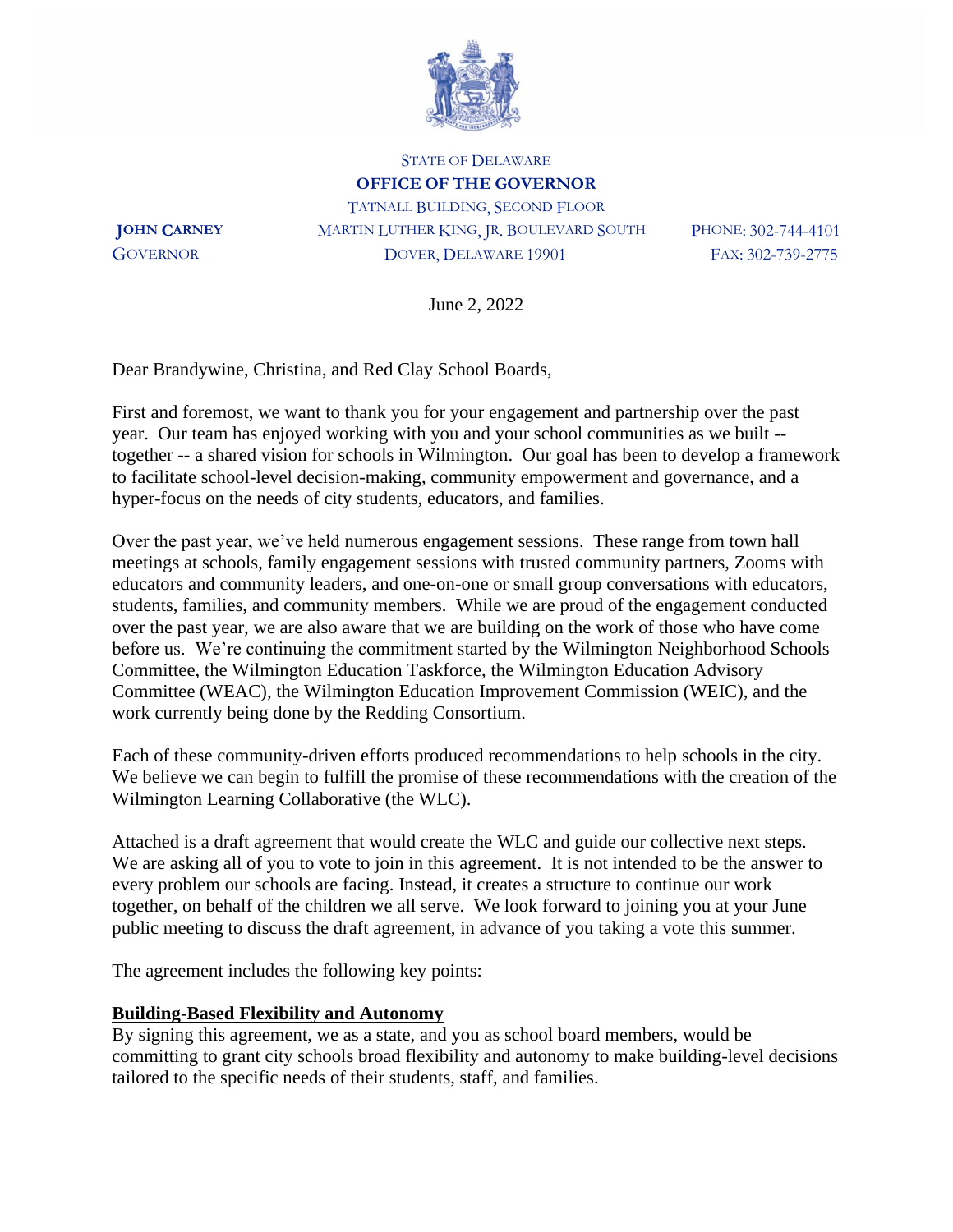## **Shared Decision-Making**

This agreement commits us all to supporting the creation of building-based Educator Leader Teams (ELTs) and empowering educators on those teams to work with the school leadership on key decisions. Collectively, we will work to engage experts in building-based shared decisionmaking to help support this important facet of the WLC.

## **Commonality and Consistency**

Throughout this agreement, you'll see a focus on collaboration across district lines, which includes exploring a culturally relevant common curriculum that speaks to students' lived experiences, a common instructional technology package, common evaluation metrics, joint professional learning, common guidelines, and more.

## **Community-Based Governance**

This agreement would create a new nonprofit entity called the Wilmington Learning Collaborative. The community-based governing board (the WLC Council) of that new entity would focus solely on WLC schools and would oversee a small staff (the WLC Team) to coordinate that work. The WLC will be accountable to the districts for progress. Additionally, each school will have a site-based Community Council, to engage and empower families, community members, educators, and students at the school level.

## **WLC Team**

The WLC will have a focused team to directly support city schools and coordinate WLC initiatives. The WLC Team will be supervised by the WLC Council, and will be accountable to the districts for achieving results.

#### **Collaboration with Institutions of Higher Education**

The WLC Team, the WLC Council, and districts will work closely with our institutions of higher education (IHEs) to best support the needs of WLC schools. Those IHEs would provide both expertise and an ongoing commitment to the success of the schools.

# **Staffing**

The districts agree to staff schools at or above their traditional allocation. This agreement gives participating schools discretion to use their current and additional funds to hire more staff to support instruction, mental health, or other important identified needs. Educator and community feedback has consistently mentioned the need for additional staff, and we believe this is an important addition to schools in Wilmington.

#### **District Liaisons**

Each district will dedicate one staff member to serve exclusively with the WLC Team and WLC Council for a minimum of two years to assist in building a strong foundation consistent with the intent and spirit of the WLC philosophy.

#### **Anti-Racism**

The WLC will seek to create school environments grounded in anti-racism, equity, and community, understanding that students, families, and communities deserve a targeted support system that will help overcome institutional barriers to success.